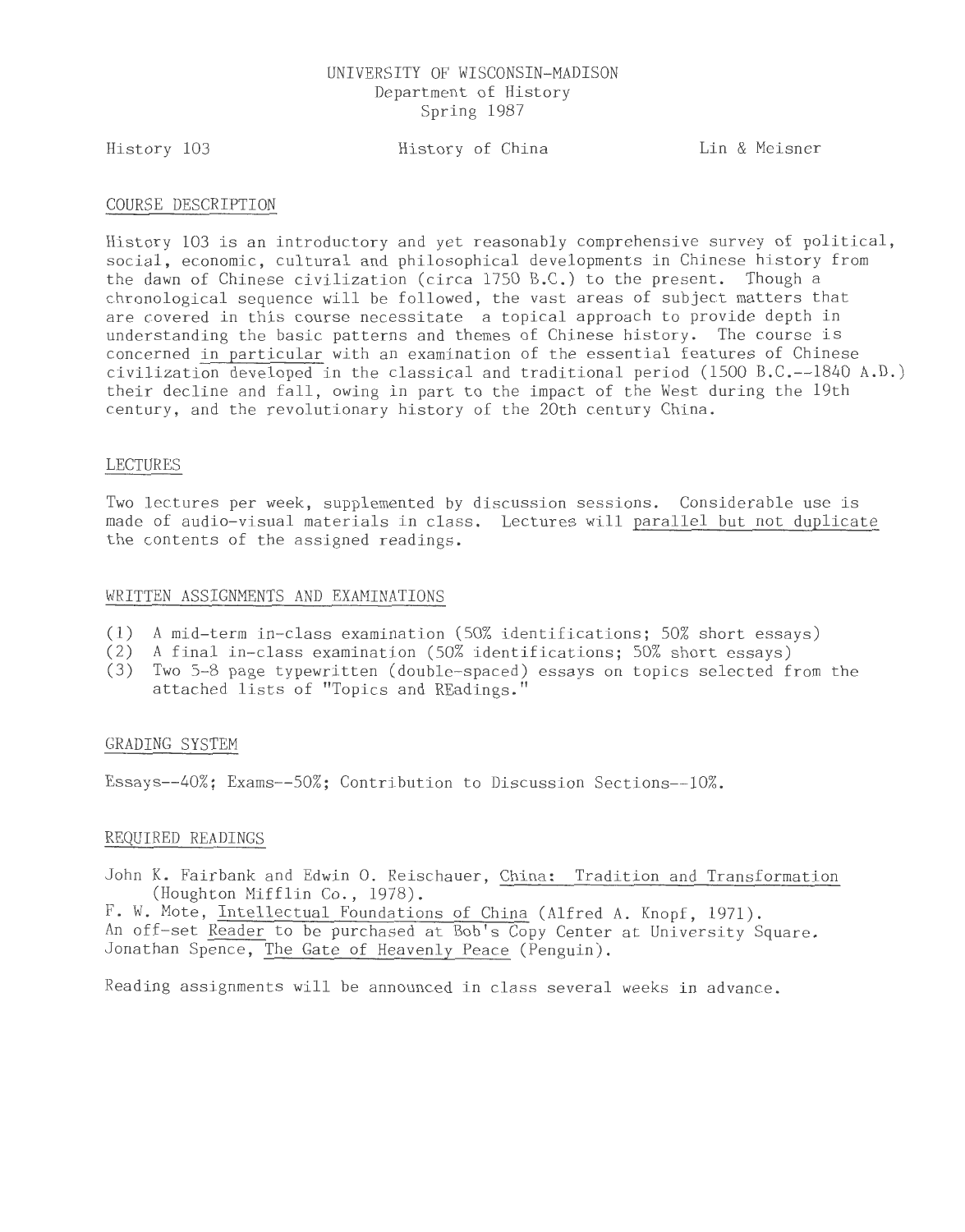- Jan. 20: Introduction: Problems in the Study of Chinese History and the History of China as a Course in Liberal Education (Lin & Meisner)
- Jan. 22: Salient Features of Archaoelogical Evidence and their Implications for Chinese History (Lin)
- Jan. 27: The Development of the Sociopolitical Order in the Shang and Chou Dynasties *(* ca. 1751-256 B.C. (Lin)
- Jan. 29: Religious Consciousness in Ancient China and the Birth of Chinese Philosophy (Lin)
- Feb. 3: Confucius and Confucianism (Lin)
- Feb. 5: Classical Taoism (Lin)
- Feb. 10: The Breakdown of Feudal Society and the Rise of the Chinese Empire (221 B.C - 220 A.D.) (Lin)
- Feb. 12: The Period of Disunity and Challenges to the Imperial System (220-589) (Lin)
- Feb. 17: The Reunification of the Chinese Empire (Sui and T'ang Dynasties) and the Vitality of the Traditional Political System (Lin)
- Feb. 19: The Achievements of Chinese Letters, the Apogee of Fine Arts, and their Taoist and Confucian Sources (Lin)
- Feb. 24: Economic Transformation in the Late Imperial Era (Lin)
- Feb. 26: Feudalism in Chinese History (Meisner)
- Mar. 3: Capitalism in Chinese History and the Abortiveness of Capitalism in Traditional China (Meisner)
- Mar. 5: State and Society before the Western Impact (Lin)
- Mar. 10: Cultural and Intellectual Trends on the Eve of the Western Intrusion (Lin)
- Mar. 12: MIDSEMESTER EXAM

Spring Recess (March 14-22)

- Mar. 24: The "Sinocentric world view" and Early Sino-Western Relations (Meisner)
- Mar. 26: The Opium Wars and the Unequal Treaties (Meisner)
- Mar. 31: The Taiping Rebellion (Meisner)
- Apr. 2: The Role of Imperialism in Modern Chinese History (Meisner)
- Apr. 7: The Failure of Conservative Modernization, 1865-95 (Meisner)
- Apr. 9: Reform and Revolution (1895-1911) (Meisner)
- Apr. 14: The Modern Chinese Intelligentsia: Nationalism, Liberalism, and Socialism (Meisner)
- Apr. 16: The May Fourth Movement (Lin)
- Apr. 21: The Introduction of Marxism and the Origins of the Chinese Communist Party (Meisner)
- Apr. 23: Kuomintang (Guomindang) China, 1927-49 (Meisner)
- Apr. 28: The Maoist Revolution (Meisner)
- Apr. 30 The People's Republic of China: The Maoist Era (1949-76) (Meisner)
- May 5: China Since Mao (Meisner)
- May 7: Chinese Communism and the Chinese Tradition (Meisner)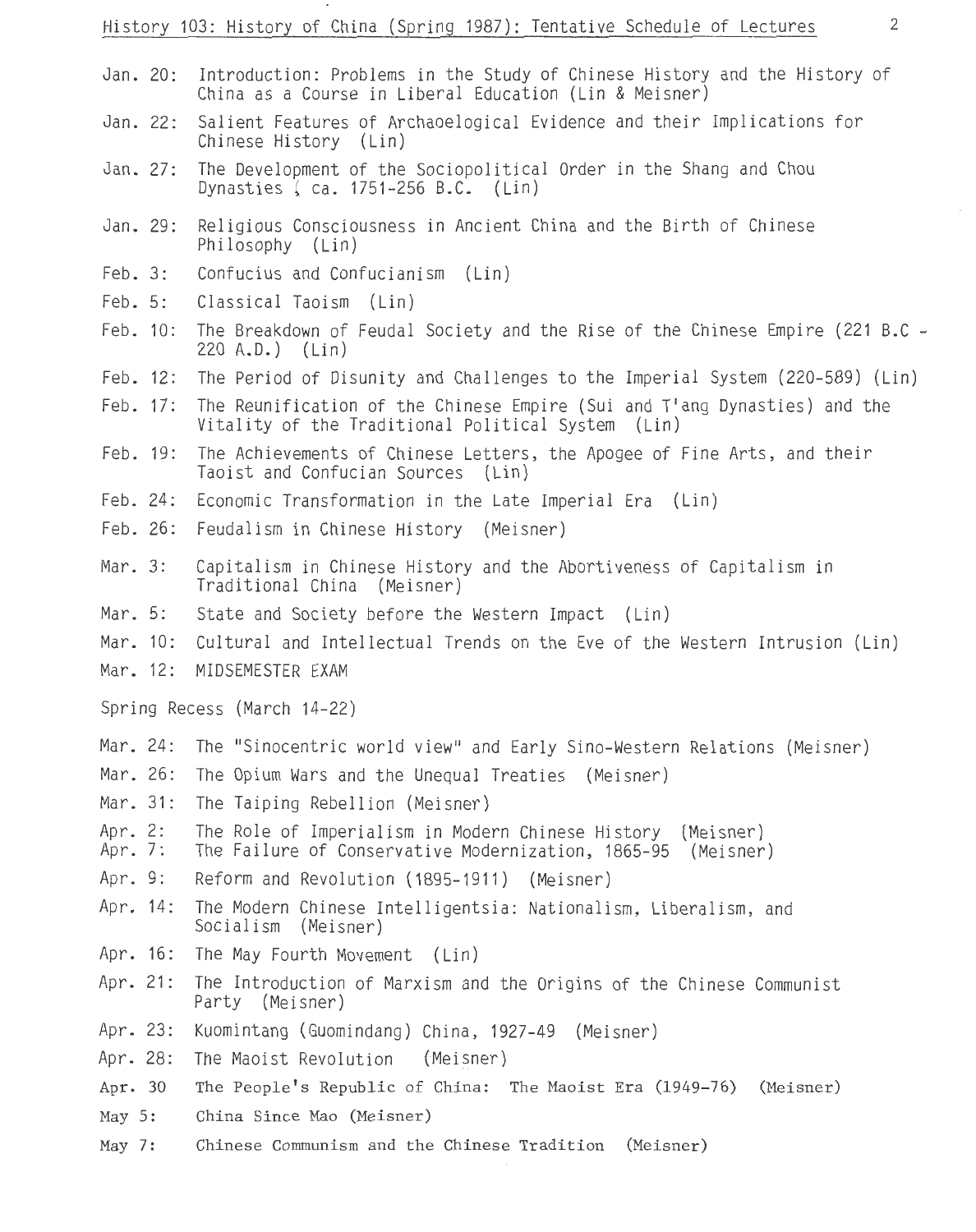# UNIVERSITY OF WISCONSIN-MADISON Department of History Spring 1987

History 103

# History of China Lin & Meisner

 $\mathbf{r}$ 

#### COURSE DESCRIPTION

History 103 is an introductory and yet reasonably comprehensive survey of political, social, economic, cultural and philosophical developments in Chinese history from the dawn of Chinese civilization (circa 17SO B.C.) to the present. Though a chronological sequence will be followed, the vast areas of subject matters that are covered in this course necessitate a topical approach to provide depth in understanding the basic patterns and themes of Chinese history. The course is concerned in particular with an examination of the essential features of Chinese civilization developed in the classical and traditional period (1500 B.C. $-$ -1840 A.D.) their decline and fall, owing in part to the impact of the West during the 19th century, and the revolutionary history of the 20th century China.

### LECTURES

Two lectures per week, supplemented by discussion sessions. Considerable use is made of audio-visual materials in class. Lectures will parallel but not duplicate the contents of the assigned readings.

#### WRITTEN ASSIGNMENTS AND EXAMINATIONS

- (1) A mid-term in-class examination (50% identifications; 50% short essays)
- (2) A final in-class examination (SO% identifications; SO% short essays)
- (3) Two S-8 page typewritten (double-spaced) essays on topics selected from the attached lists of "Topics and REadings."

## GRADING SYSTEM

Essavs--40%; Exams--50%; Contribution to Discussion Sections--10%.

#### REQUIRED READINGS

John K. Fairbank and Edwin O. Reischauer, China: Tradition and Transformation (Houghton Mifflin Co., 1978).

F. W. Mote, Intellectual Foundations of China (Alfred A. Knopf, 1971).

An off-set Reader to be purchased at Bob's Copy Center at University Square. Jonathan Spence, The Gate of Heavenly Peace (Penguin).

Reading assignments will be announced in class several weeks in advance.